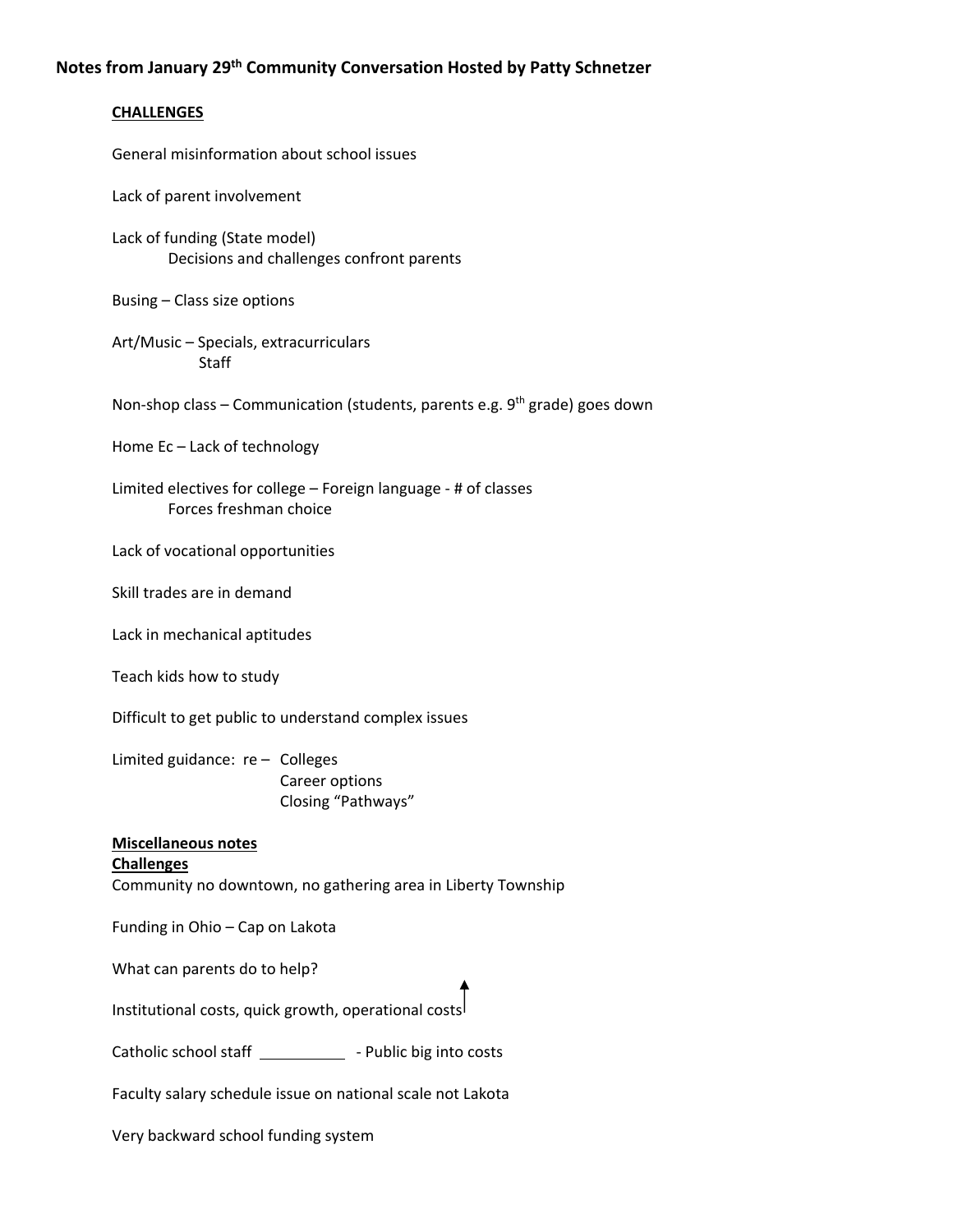## Cost no money – How much?

What do kids need to know? Level of knowledge needed

Advanced classes similar to college courses

Rate of learning as to be so much faster

Competitiveness and process to get into college "They have a good system here"

Teaching kids how to study (Quadrant D Level)

Making them lifelong learners

Worried about five years from now (not next year)

Cuts to art and music terrible

STEAM fabulous but don't want it to be cookie cutter

Lack of parent involvement

No band in the future if we don't build interest young

No shop class, no home ec (lack of vocational choices)

Skilled trades in demand, we make it hard to learn

#### **Challenge to Education**

Parent involvement

Class size

Funding

Staff

Retain best performing teachers

ESL – Language barriers to some students

Behavioral problems of students

Paperwork overload from state/federal

Lack of technology in classroom

Kids texting and not working on oral communication

Parents and students very busy

Loss of specials (i.e. art and music)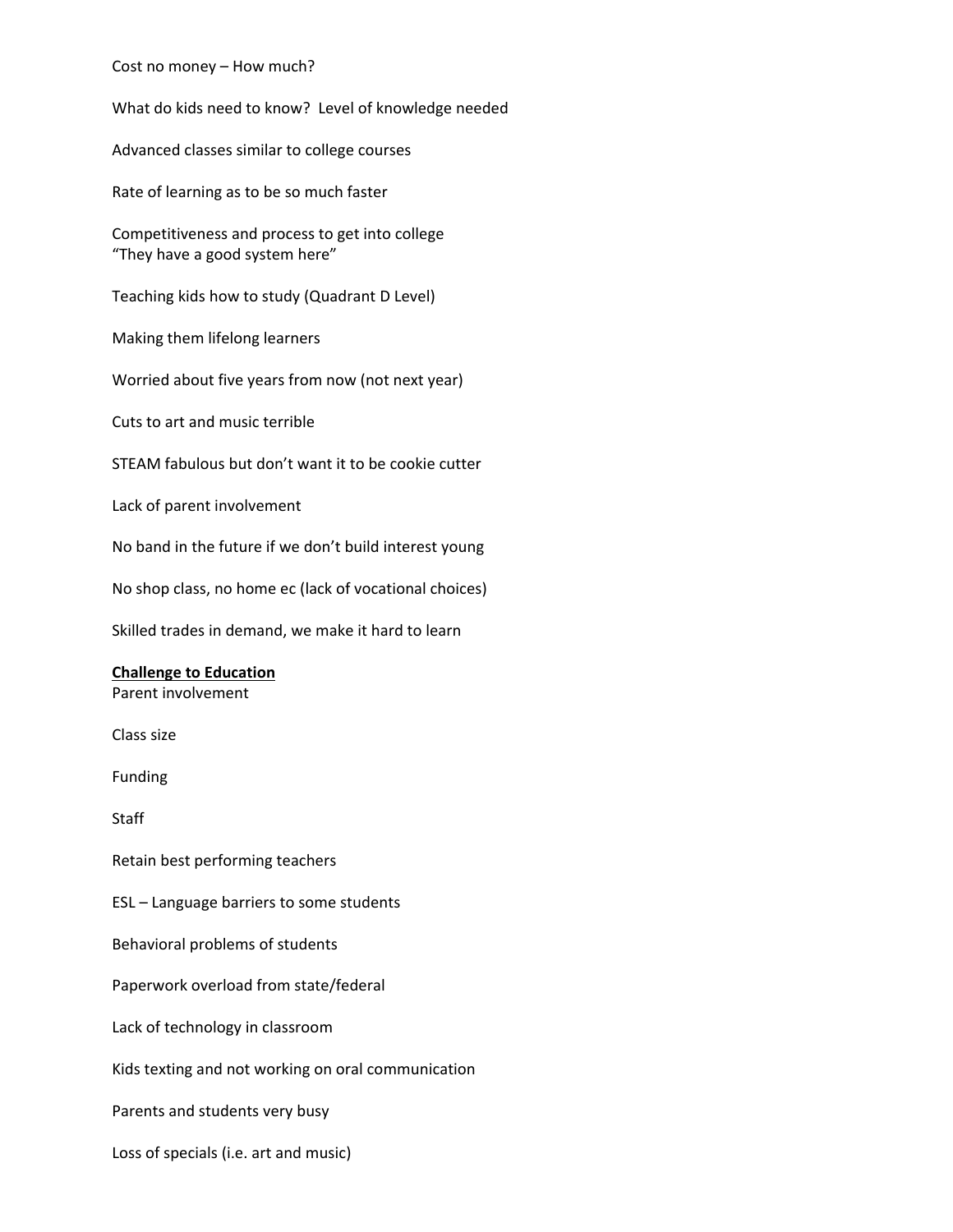"Not everyone wins" attitude – Must earn things

Pathways was a great option to help students – Still need something like that

Born in Philippines we had a period 7:00 – 4:00 pm How much time can they have to learn?

Scheduling very difficult

CBAs handcuff districts – Can't always retain best performing teachers

Misinformation about all kinds of things

Truth isn't out there – Results are wonderful

Reputation should be spectacular

## **CHALLENGES (continued)**

Not enough time/periods Time limited by funding

Not enough electives because foreign language takes one

State requirements – Then the limited scheduling options hurt students

Equal attention from gifted to special and in between

Limited parent time

Collective bargaining ties district hands

Lack of clarity about unions

## **SUCCESSES**

Excel

High expectations

Well rounded

Adaptability

Oral communications

Interpersonal skills

resident economic realities People are able to and want to financially support schools

Community service and service based learning